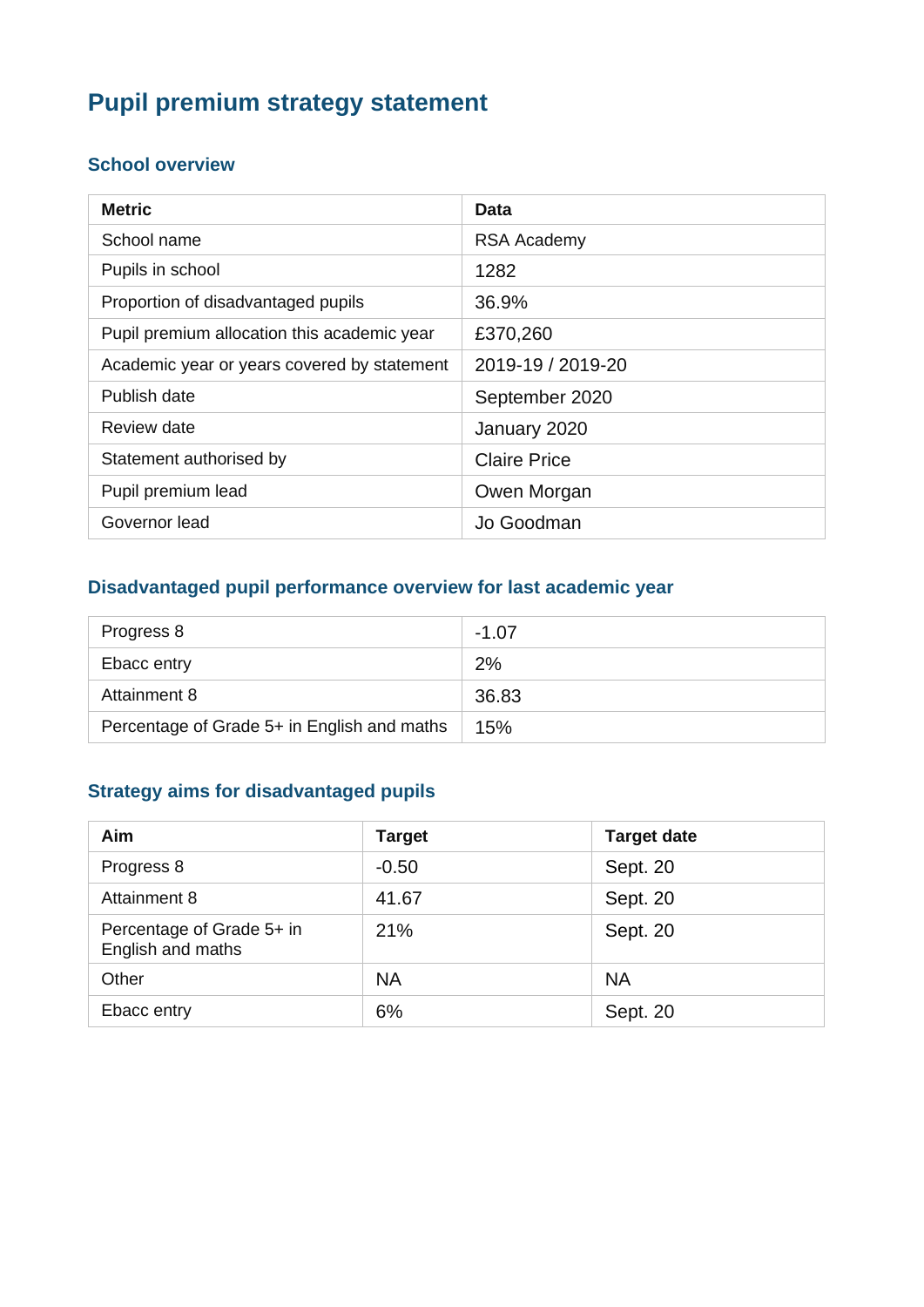## **Teaching priorities for current academic year**

| <b>Measure</b>                                   | <b>Activity</b>                                                                                   |
|--------------------------------------------------|---------------------------------------------------------------------------------------------------|
| Priority 1                                       | Increase the quality of teaching and learning for<br>disadvantages students                       |
| Priority 2                                       | Provide high quality information, on disadvantaged<br>students, to support learning               |
| Barriers to learning these<br>priorities address | Development of key assessments and information<br>sharing systems to provide personalised support |
| Projected spending                               | £153,124.58                                                                                       |

#### **Targeted academic support for current academic year**

| <b>Measure</b>                                   | <b>Activity</b>                                                                                        |
|--------------------------------------------------|--------------------------------------------------------------------------------------------------------|
| <b>Priority 1</b>                                | Introduce a learning coach programme to support<br>underachieving disadvantaged students               |
| Priority 2                                       | Introduce targeted subject interventions to provide<br>wave 2 and 3 particularly for English and maths |
| Barriers to learning these<br>priorities address | Gaps in skills and knowledge in disadvantaged<br>students                                              |
| Projected spending                               | £135,271.40                                                                                            |

## **Wider strategies for current academic year**

| <b>Measure</b>                                   | <b>Activity</b>                                                            |
|--------------------------------------------------|----------------------------------------------------------------------------|
| Priority 1                                       | Increase the number of students attending trips and<br>visits              |
| Priority 2                                       | Increase the students engaged in wider activities<br>such as music lessons |
| Barriers to learning these<br>priorities address | Poor wider experiences and hinterland knowledge                            |
| Projected spending                               | £111,512.04                                                                |

## **Monitoring and implementation**

| Area     | <b>Challenge</b>                                                                                                                                 | <b>Mitigating action</b>                                                                                                                                                                                 |
|----------|--------------------------------------------------------------------------------------------------------------------------------------------------|----------------------------------------------------------------------------------------------------------------------------------------------------------------------------------------------------------|
| Teaching | Allocation of time for the<br>professional development<br>programme and the access to<br>student information to support<br>teaching and learning | Professional development<br>programme time, including<br><b>INSET days, allocated to</b><br>improve the quality of teaching<br>and learning. Introduction of<br><b>Classcharts and GL</b><br>Assessments |